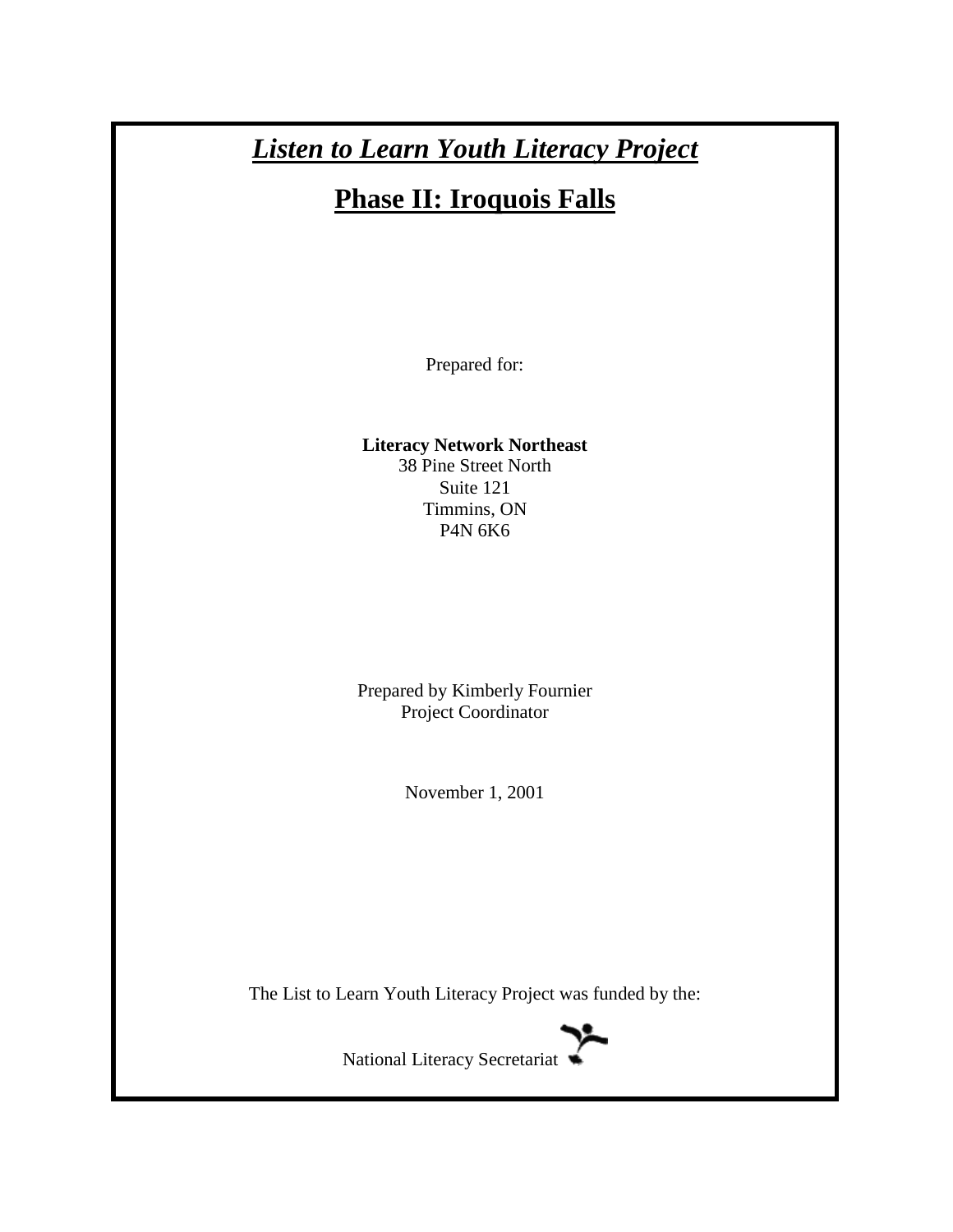# **Demographic Data**

# **Total Number of Respondents – 6**

**1.** 

| <b>Gender</b> | <b>Number of Respondents</b> | <b>Percentage of Respondents</b> |
|---------------|------------------------------|----------------------------------|
| <b>Male</b>   |                              | 83%                              |
| <b>Female</b> |                              | 17%                              |

**2.** 

| I was born in Canada | <b>Number of Respondents</b> | <b>Percentage of Respondents</b> |
|----------------------|------------------------------|----------------------------------|
| Yes                  |                              | 100%                             |
| N <sub>0</sub>       |                              | 0%                               |

**3.** 

| I am a member of Canada's<br><b>First Nations</b> | <b>Number of Respondents</b> | <b>Percentage of Respondents</b> |
|---------------------------------------------------|------------------------------|----------------------------------|
| Yes                                               |                              | $0\%$                            |
| N <sub>0</sub>                                    |                              | 100%                             |

**4.** 

| My first language is: | <b>Number of Respondents</b> | <b>Percentage of Respondents</b> |
|-----------------------|------------------------------|----------------------------------|
| <b>English</b>        |                              | 33%                              |
| French                |                              | 17%                              |
| <b>Other</b>          |                              | 50%                              |

**5.** 

| I can talk in: | <b>Number of Respondents</b> | <b>Percentage of Respondents</b> |
|----------------|------------------------------|----------------------------------|
| <b>English</b> |                              | 100%                             |
| French         |                              | 67%                              |
| <b>Other</b>   |                              | $17\%$                           |

**Note: More than one answer permitted in this question**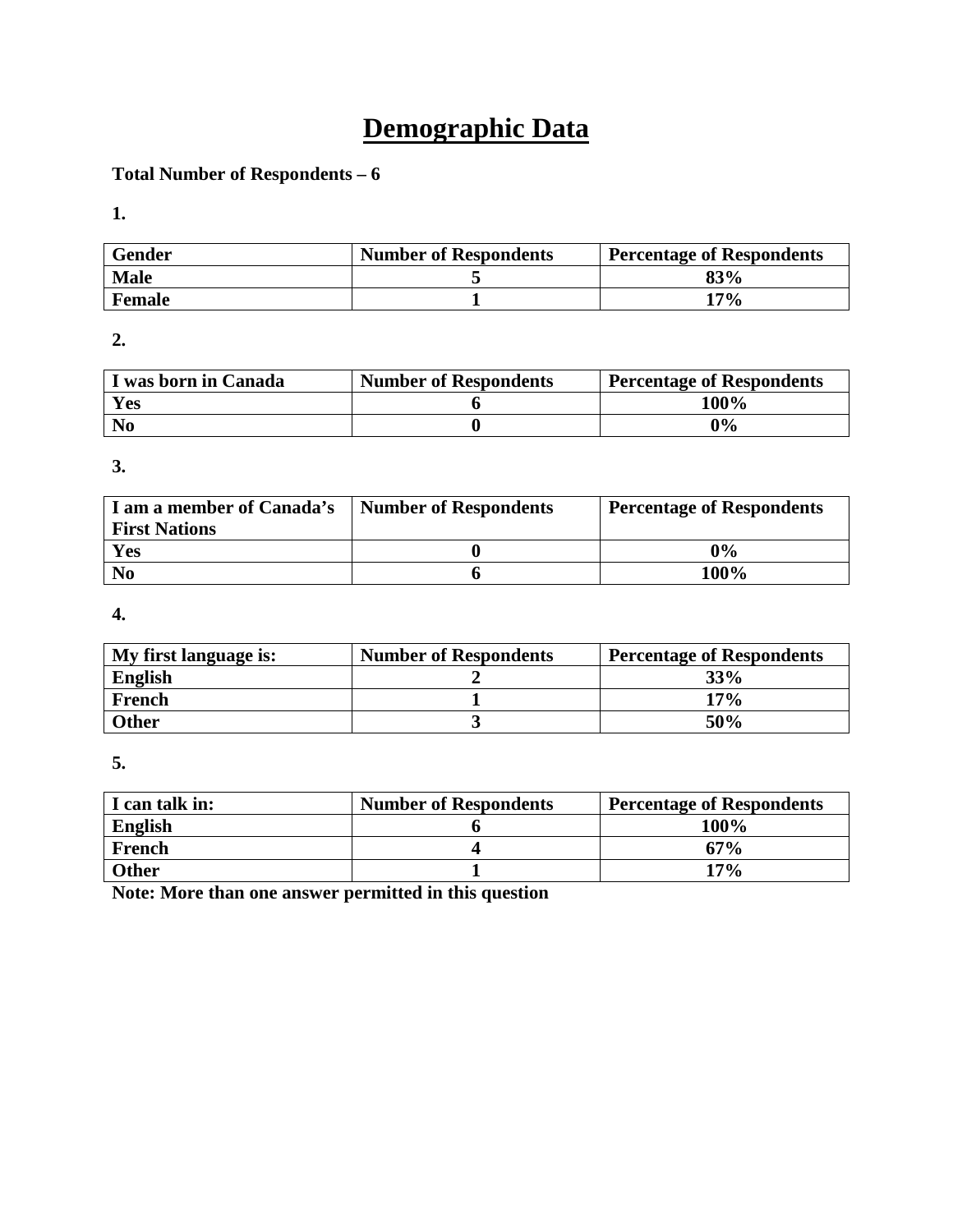| Age | <b>Number of Respondents</b> | <b>Percentage of Respondents</b> |
|-----|------------------------------|----------------------------------|
| 15  |                              |                                  |
| 16  |                              | 17%                              |
| 17  |                              | 0%                               |
| 18  |                              | 33%                              |
| 19  |                              | 50%                              |
| 20  |                              | 0%                               |
| 21  |                              | $0\%$                            |
| 22  |                              | 0%                               |
| 23  |                              | $0\%$                            |
| 24  |                              | 0%                               |

**7.** 

| I am living:             | <b>Number of Respondents</b> | <b>Percentage of Respondents</b> |
|--------------------------|------------------------------|----------------------------------|
| with my spouse           |                              | 17%                              |
| with one or both parents |                              | 67%                              |
| with other relatives     |                              | 0%                               |
| with friends             |                              | 17%                              |
| in a group home          |                              | 0%                               |
| alone                    |                              | 0%                               |

**8.** 

| <b>Number of Children</b> | <b>Number of Respondents</b> | <b>Percentage of Respondents</b> |
|---------------------------|------------------------------|----------------------------------|
|                           |                              | 100%                             |
|                           |                              | $0\%$                            |
|                           |                              | $0\%$                            |
|                           |                              | 0%                               |
| 4 or more                 |                              | 0%                               |

**9.** 

| I work:     | <b>Number of Respondents</b> | <b>Percentage of Respondents</b> |
|-------------|------------------------------|----------------------------------|
| full time   |                              | $17\%$                           |
| part time   |                              | 33%                              |
| not working |                              | 50%                              |

**6.**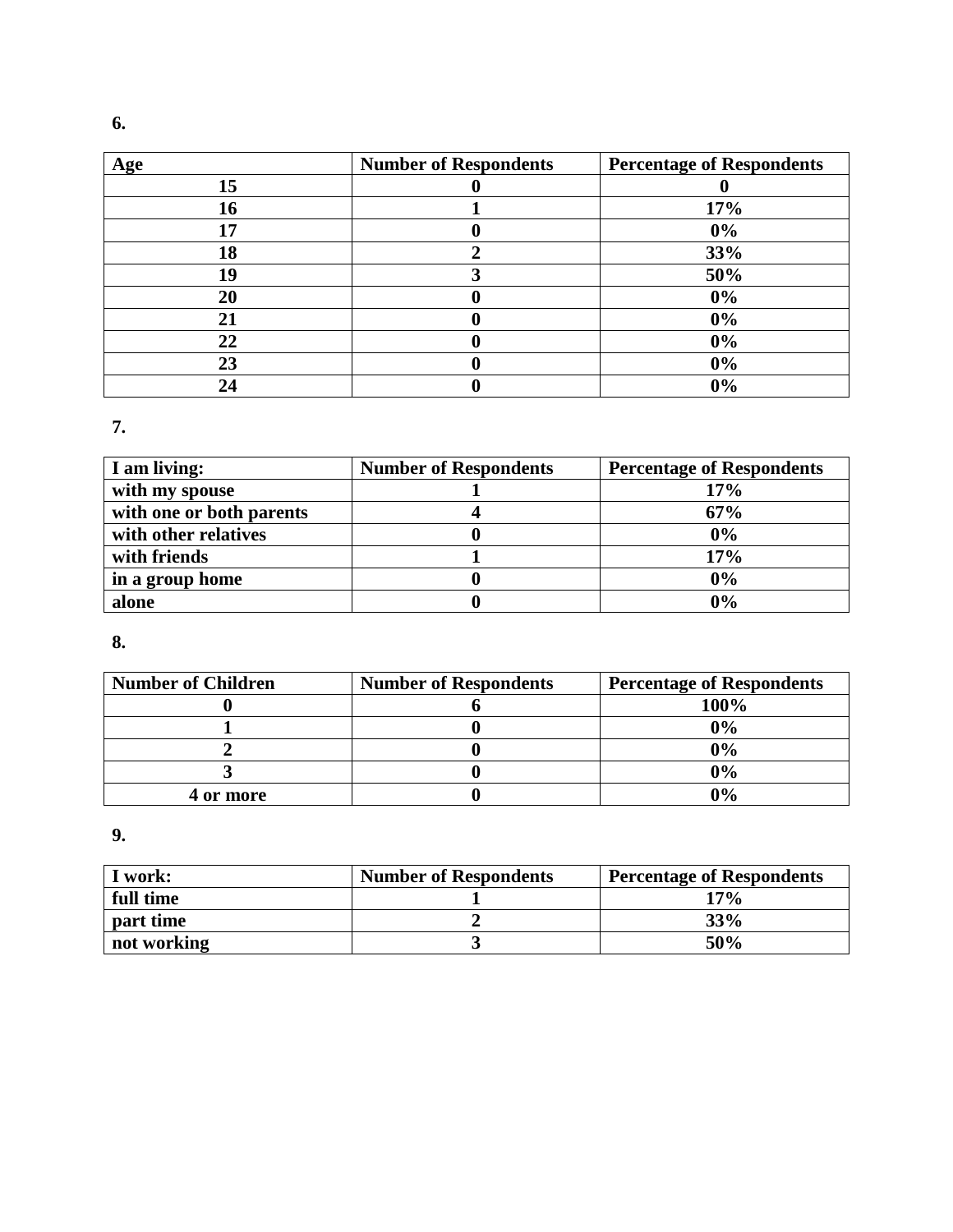# **10.**

| Each month I get: | <b>Number of Respondents</b> | <b>Percentage of Respondents</b> |
|-------------------|------------------------------|----------------------------------|
| no money          |                              | 33%                              |
| less than \$500   |                              | 17%                              |
| \$500-\$899       |                              | 50%                              |
| \$900-\$1299      |                              | 0%                               |
| \$1300-\$1699     |                              | 0%                               |
| \$1700-\$2000     |                              | 0%                               |
| over \$2000       |                              | 0%                               |

# **11.**

| I study:     | <b>Number of Respondents</b> | <b>Percentage of Respondents</b> |
|--------------|------------------------------|----------------------------------|
| full time    |                              | 17%                              |
| part time    |                              | $0\%$                            |
| not studying |                              | 83%                              |

# **12.**

| I am taking alternative | <b>Number of Respondents</b> | <b>Percentage of Respondents</b> |
|-------------------------|------------------------------|----------------------------------|
| learning classes        |                              |                                  |
| <b>Yes</b>              |                              | $0\%$                            |
| N <sub>0</sub>          |                              | 100%                             |

# **13.**

| I am taking skills upgrading | <b>Number of Respondents</b> | <b>Percentage of Respondents</b> |
|------------------------------|------------------------------|----------------------------------|
| classes                      |                              |                                  |
| Yes                          |                              | $0\%$                            |
| N <sub>0</sub>               |                              | 100%                             |

# **14.**

| I have taken alternative<br>learning classes in the past | <b>Number of Respondents</b> | <b>Percentage of Respondents</b> |
|----------------------------------------------------------|------------------------------|----------------------------------|
| Yes                                                      |                              | 33%                              |
| N <sub>0</sub>                                           |                              | $67\%$                           |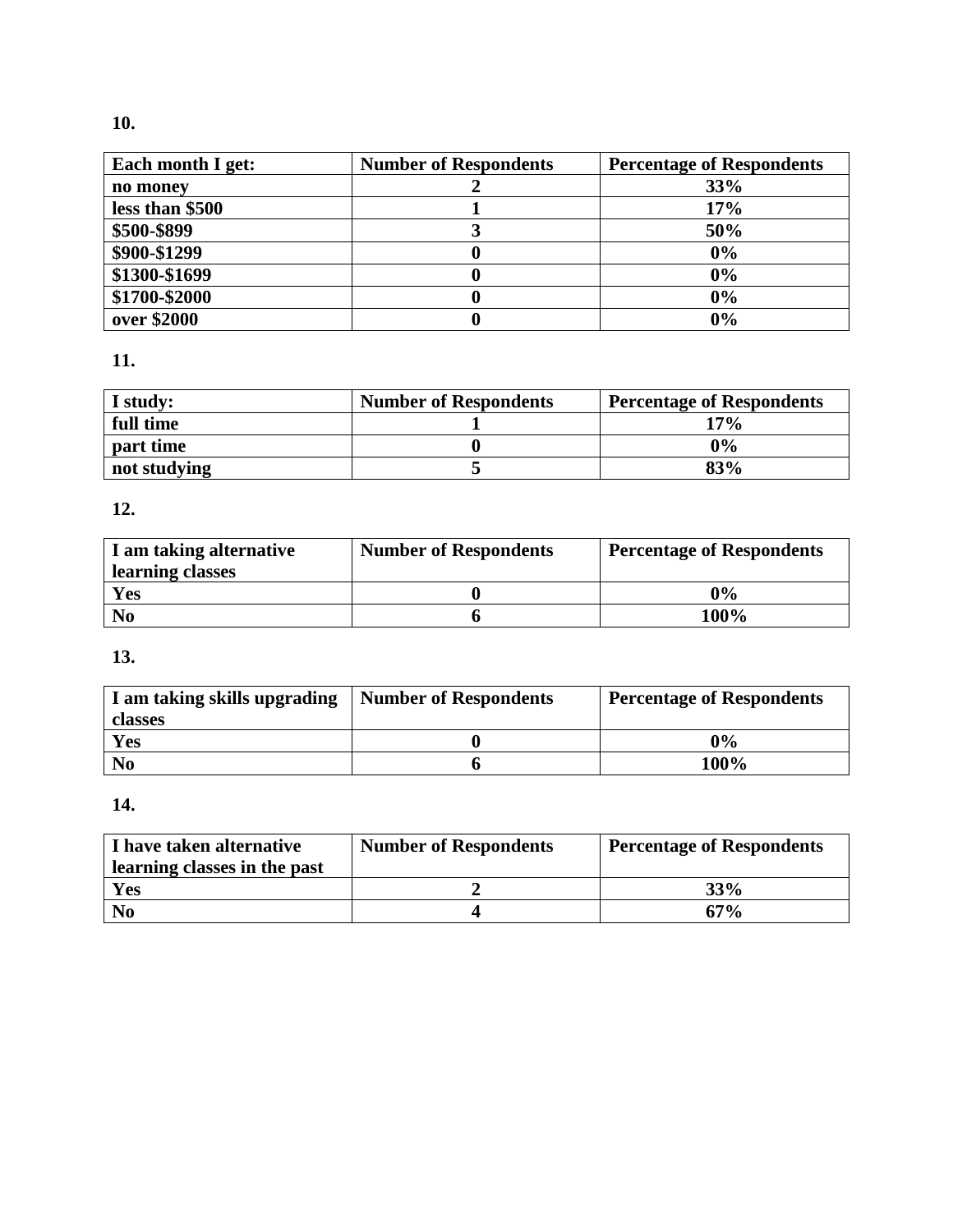| I was (age) when I started | <b>Number of Respondents</b> | <b>Percentage of Respondents</b> |
|----------------------------|------------------------------|----------------------------------|
| taking classes             |                              | $(n=2)$                          |
| 16                         |                              | 100%                             |
| 17                         |                              | 0%                               |
| 18                         |                              | 0%                               |
| 19                         |                              | 0%                               |
| 20                         |                              | $0\%$                            |
| 21                         |                              | 0%                               |
| 22                         |                              | 0%                               |
| 23                         |                              | 0%                               |
| 24                         |                              | 0%                               |

# **16.**

| My mother reads: | <b>Number of Respondents</b> | <b>Percentage of Respondents</b> |
|------------------|------------------------------|----------------------------------|
| very well        |                              | 83%                              |
| well             |                              | 17%                              |
| fairly poorly    |                              | $0\%$                            |
| don't know       |                              | $0\%$                            |

# **17.**

| My father reads: | <b>Number of Respondents</b> | <b>Percentage of Respondents</b> |
|------------------|------------------------------|----------------------------------|
| very well        |                              | 33%                              |
| well             |                              | 50%                              |
| fairly poorly    |                              | $0\%$                            |
| don't know       |                              | 17%                              |

# **18.**

| My spouse reads:         | <b>Number of Respondents</b> | <b>Percentage of Respondents</b> |
|--------------------------|------------------------------|----------------------------------|
| very well                |                              | 17%                              |
| well                     |                              | 0%                               |
| fairly poorly            |                              | 0%                               |
| don't know               |                              | 0%                               |
| not living with a spouse |                              | 83%                              |

# **15.**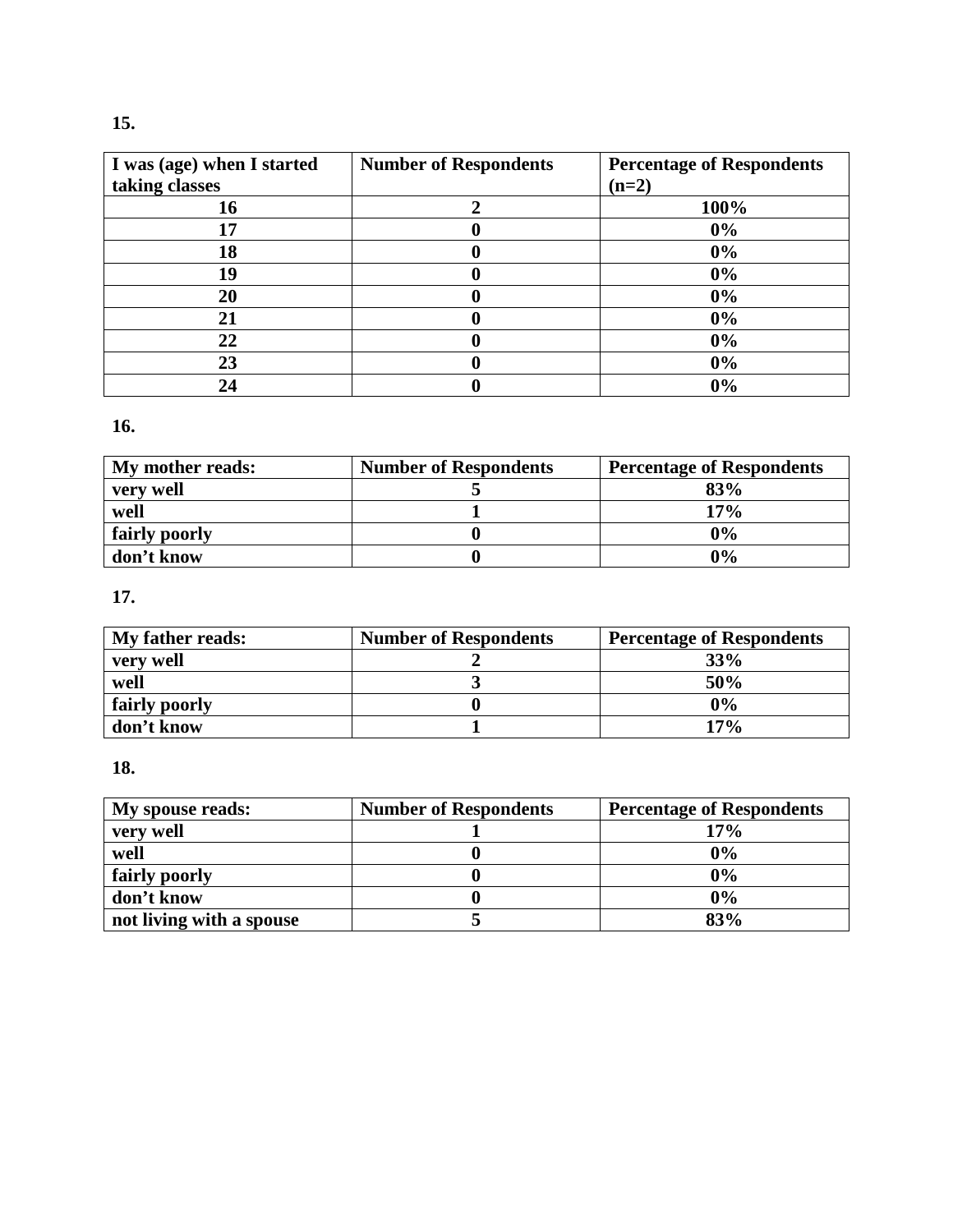# **"Reasons for Nonparticipation" Data**

### **Total Number of Respondents – 6**

# **1. I don't have enough energy to go back to school**

| <b>Response</b>        | <b>Number of Respondents</b> | <b>Percentage of Respondents</b> |
|------------------------|------------------------------|----------------------------------|
| <b>Really Agree</b>    |                              | 0%                               |
| Agree                  |                              | $17\%$                           |
| <b>Maybe</b>           |                              | 0%                               |
| <b>Disagree</b>        |                              | 67%                              |
| <b>Really Disagree</b> |                              | 17%                              |

#### **2. I would feel strange going back to school**

| <b>Response</b>        | <b>Number of Respondents</b> | <b>Percentage of Respondents</b> |
|------------------------|------------------------------|----------------------------------|
| <b>Really Agree</b>    |                              | 0%                               |
| Agree                  |                              | 0%                               |
| <b>Maybe</b>           |                              | 50%                              |
| <b>Disagree</b>        |                              | 17%                              |
| <b>Really Disagree</b> |                              | 33%                              |

#### **3. I am usually too tired to go back to school**

| <b>Response</b>        | <b>Number of Respondents</b> | <b>Percentage of Respondents</b> |
|------------------------|------------------------------|----------------------------------|
| <b>Really Agree</b>    |                              | 17%                              |
| Agree                  |                              | 33%                              |
| <b>Maybe</b>           |                              | 33%                              |
| <b>Disagree</b>        |                              | 0%                               |
| <b>Really Disagree</b> |                              | 17%                              |

#### **4. I am not motivated enough to go back to school**

| <b>Response</b>        | <b>Number of Respondents</b> | <b>Percentage of Respondents</b> |
|------------------------|------------------------------|----------------------------------|
| <b>Really Agree</b>    |                              | 17%                              |
| <b>Agree</b>           |                              | 17%                              |
| <b>Maybe</b>           |                              | 17%                              |
| <b>Disagree</b>        |                              | 33%                              |
| <b>Really Disagree</b> |                              | 17%                              |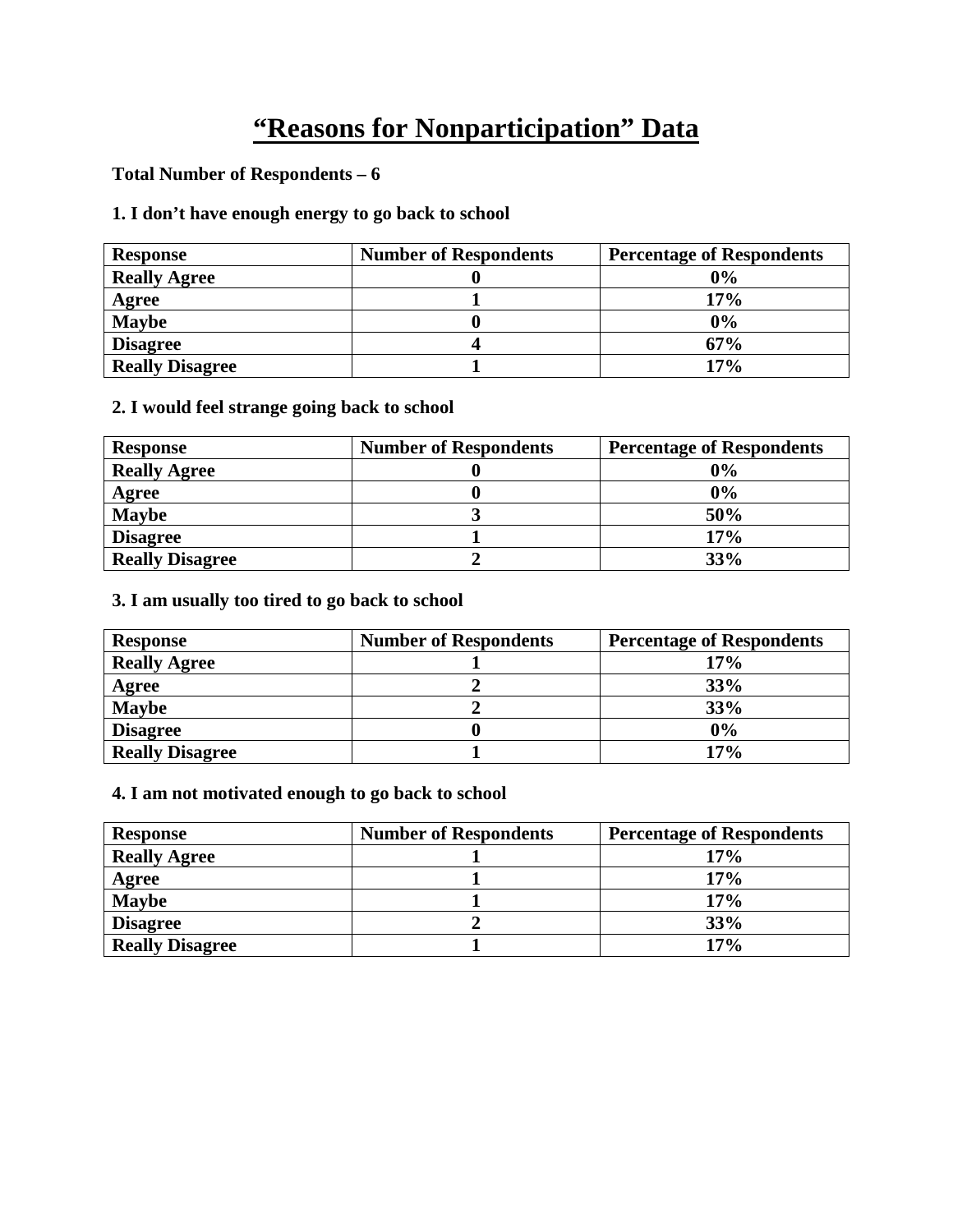## **5. I am too old to go back to school**

| <b>Response</b>        | <b>Number of Respondents</b> | <b>Percentage of Respondents</b> |
|------------------------|------------------------------|----------------------------------|
| <b>Really Agree</b>    |                              | 0%                               |
| Agree                  |                              | 0%                               |
| <b>Maybe</b>           |                              | 17%                              |
| <b>Disagree</b>        |                              | 33%                              |
| <b>Really Disagree</b> |                              | 50%                              |

### **6. I move around too much to go back to school**

| <b>Response</b>        | <b>Number of Respondents</b> | <b>Percentage of Respondents</b> |
|------------------------|------------------------------|----------------------------------|
| <b>Really Agree</b>    |                              | 0%                               |
| Agree                  |                              | 0%                               |
| <b>Maybe</b>           |                              | 17%                              |
| <b>Disagree</b>        |                              | 17%                              |
| <b>Really Disagree</b> |                              | 67%                              |

## **7. I don't think I'm smart enough to go back to school**

| <b>Response</b>        | <b>Number of Respondents</b> | <b>Percentage of Respondents</b> |
|------------------------|------------------------------|----------------------------------|
| <b>Really Agree</b>    |                              | 0%                               |
| Agree                  |                              | 17%                              |
| <b>Maybe</b>           |                              | 0%                               |
| <b>Disagree</b>        |                              | 33%                              |
| <b>Really Disagree</b> |                              | 50%                              |

#### **8. School is too hard**

| <b>Response</b>        | <b>Number of Respondents</b> | <b>Percentage of Respondents</b> |
|------------------------|------------------------------|----------------------------------|
| <b>Really Agree</b>    |                              | 0%                               |
| Agree                  |                              | 33%                              |
| <b>Maybe</b>           |                              | 17%                              |
| <b>Disagree</b>        |                              | 17%                              |
| <b>Really Disagree</b> |                              | 33%                              |

# **9. I couldn't pay for childcare or transportation**

| <b>Response</b>        | <b>Number of Respondents</b> | <b>Percentage of Respondents</b> |
|------------------------|------------------------------|----------------------------------|
| <b>Really Agree</b>    |                              | 0%                               |
| Agree                  |                              | 0%                               |
| <b>Maybe</b>           |                              | 17%                              |
| <b>Disagree</b>        |                              | 17%                              |
| <b>Really Disagree</b> |                              | 67%                              |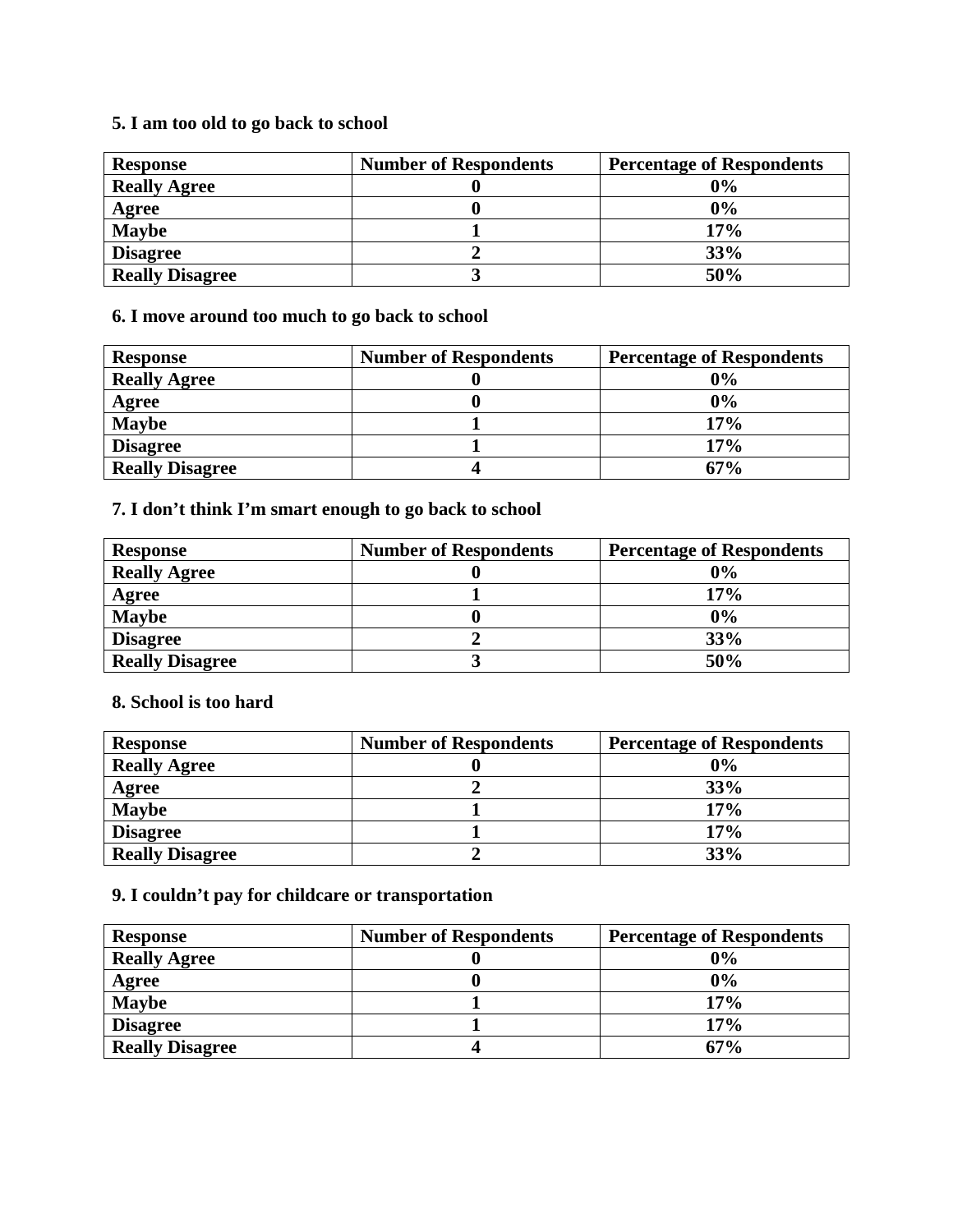## **10. I don't think I could use the things I would learn in school**

| <b>Response</b>        | <b>Number of Respondents</b> | <b>Percentage of Respondents</b> |
|------------------------|------------------------------|----------------------------------|
| <b>Really Agree</b>    |                              | 17%                              |
| <b>Agree</b>           |                              | 0%                               |
| <b>Maybe</b>           |                              | 33%                              |
| <b>Disagree</b>        |                              | 3%                               |
| <b>Really Disagree</b> |                              | 17%                              |

### **11. I am not set in my ways to go back to school**

| <b>Response</b>        | <b>Number of Respondents</b> | <b>Percentage of Respondents</b> |
|------------------------|------------------------------|----------------------------------|
| <b>Really Agree</b>    |                              | 0%                               |
| <b>Agree</b>           |                              | 17%                              |
| <b>Maybe</b>           |                              | 50%                              |
| <b>Disagree</b>        |                              | 17%                              |
| <b>Really Disagree</b> |                              | 17%                              |

# **12. I just don't like school**

| <b>Response</b>        | <b>Number of Respondents</b> | <b>Percentage of Respondents</b> |
|------------------------|------------------------------|----------------------------------|
| <b>Really Agree</b>    |                              | 33%                              |
| Agree                  |                              | 67%                              |
| <b>Maybe</b>           |                              | 0%                               |
| <b>Disagree</b>        |                              | 0%                               |
| <b>Really Disagree</b> |                              | 0%                               |

## **13. I don't need a diploma**

| <b>Response</b>        | <b>Number of Respondents</b> | <b>Percentage of Respondents</b> |
|------------------------|------------------------------|----------------------------------|
| <b>Really Agree</b>    |                              | 0%                               |
| Agree                  |                              | 0%                               |
| <b>Maybe</b>           |                              | 17%                              |
| <b>Disagree</b>        |                              | 33%                              |
| <b>Really Disagree</b> |                              | 50%                              |

# **14. I don't have enough free time to go back to school**

| <b>Response</b>        | <b>Number of Respondents</b> | <b>Percentage of Respondents</b> |
|------------------------|------------------------------|----------------------------------|
| <b>Really Agree</b>    |                              | 17%                              |
| Agree                  |                              | 0%                               |
| <b>Maybe</b>           |                              | 0%                               |
| <b>Disagree</b>        |                              | 83%                              |
| <b>Really Disagree</b> |                              | 0%                               |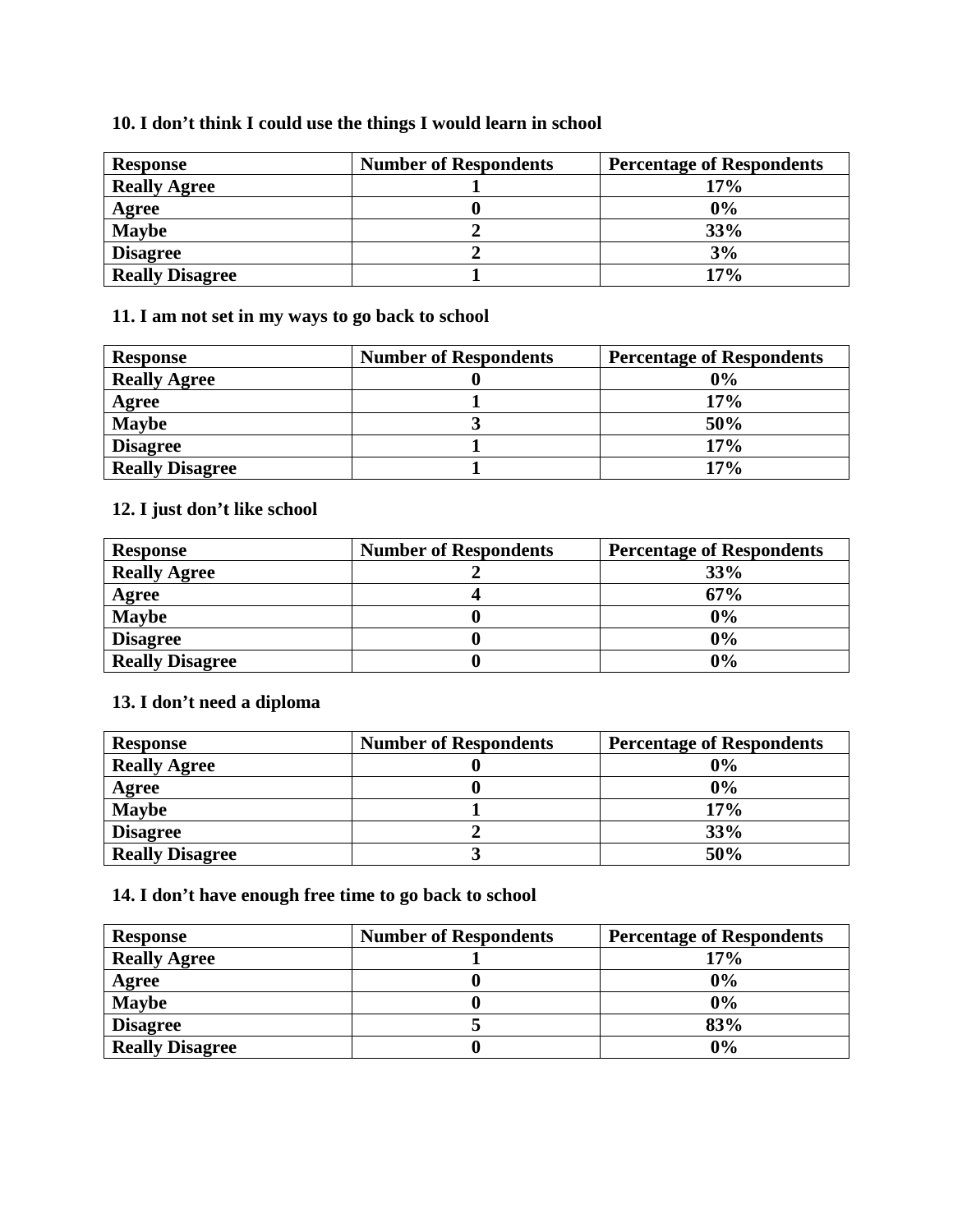| <b>Response</b>        | <b>Number of Respondents</b> | <b>Percentage of Respondents</b> |
|------------------------|------------------------------|----------------------------------|
| <b>Really Agree</b>    |                              | 0%                               |
| Agree                  |                              | 33%                              |
| <b>Maybe</b>           |                              | 0%                               |
| <b>Disagree</b>        |                              | 33%                              |
| <b>Really Disagree</b> |                              | 33%                              |

#### **15. Going back to school would be like going to high school all over again**

**16. There aren't many people in adult classes who are my age** 

| <b>Response</b>        | <b>Number of Respondents</b> | <b>Percentage of Respondents</b> |
|------------------------|------------------------------|----------------------------------|
| <b>Really Agree</b>    |                              | 0%                               |
| Agree                  |                              | 33%                              |
| <b>Maybe</b>           |                              | 50%                              |
| <b>Disagree</b>        |                              | 17%                              |
| <b>Really Disagree</b> |                              | 0%                               |

### **17. My friends would laugh at me if I went back to school**

| <b>Response</b>        | <b>Number of Respondents</b> | <b>Percentage of Respondents</b> |
|------------------------|------------------------------|----------------------------------|
| <b>Really Agree</b>    |                              | $0\%$                            |
| <b>Agree</b>           |                              | 17%                              |
| <b>Maybe</b>           |                              | 11%                              |
| <b>Disagree</b>        |                              | 17%                              |
| <b>Really Disagree</b> |                              | 50%                              |

#### **18. I felt that my family wouldn't like it if I went back to school**

| <b>Response</b>        | <b>Number of Respondents</b> | <b>Percentage of Respondents</b> |
|------------------------|------------------------------|----------------------------------|
| <b>Really Agree</b>    |                              | 0%                               |
| Agree                  |                              | 0%                               |
| <b>Maybe</b>           |                              | 0%                               |
| <b>Disagree</b>        |                              | 17%                              |
| <b>Really Disagree</b> |                              | 83%                              |

#### **19. It would cost me too much money to go back to school**

| <b>Response</b>        | <b>Number of Respondents</b> | <b>Percentage of Respondents</b> |
|------------------------|------------------------------|----------------------------------|
| <b>Really Agree</b>    |                              | 0%                               |
| Agree                  |                              | 17%                              |
| <b>Maybe</b>           |                              | 50%                              |
| <b>Disagree</b>        |                              | 17%                              |
| <b>Really Disagree</b> |                              | 17%                              |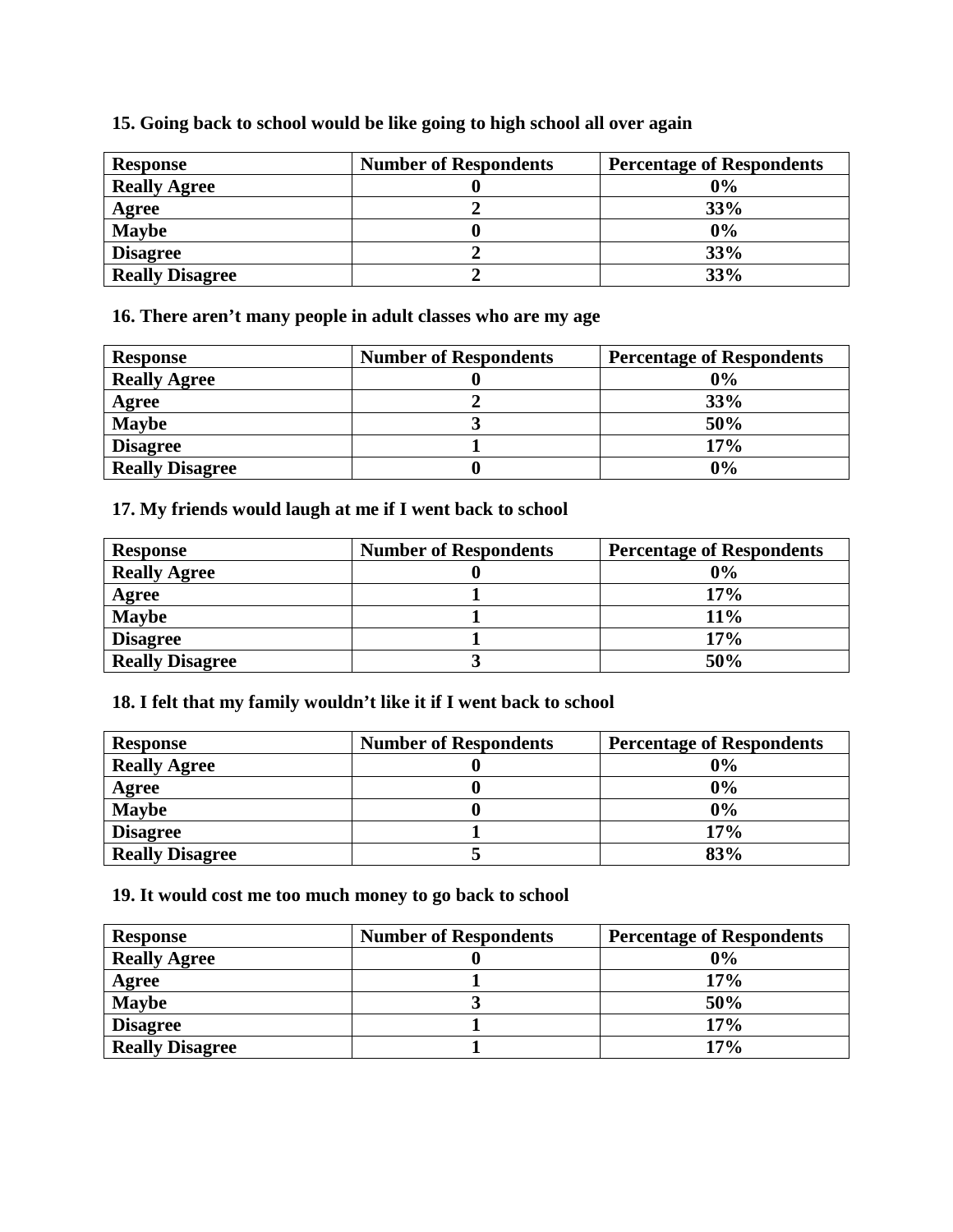#### **20. I have too many time conflicts at work to go back to school**

| <b>Response</b>        | <b>Number of Respondents</b> | <b>Percentage of Respondents</b> |
|------------------------|------------------------------|----------------------------------|
| <b>Really Agree</b>    |                              | 17%                              |
| <b>Agree</b>           |                              | 33%                              |
| <b>Maybe</b>           |                              | 17%                              |
| <b>Disagree</b>        |                              | 17%                              |
| <b>Really Disagree</b> |                              | 17%                              |

**21. I don't go back to school because nobody knows that I don't already have an education** 

| <b>Response</b>        | <b>Number of Respondents</b> | <b>Percentage of Respondents</b> |
|------------------------|------------------------------|----------------------------------|
| <b>Really Agree</b>    |                              | 17%                              |
| Agree                  |                              | 17%                              |
| <b>Maybe</b>           |                              | $0\%$                            |
| <b>Disagree</b>        |                              | 33%                              |
| <b>Really Disagree</b> |                              | 33%                              |

## **22. I don't think that school would be very good**

| <b>Response</b>        | <b>Number of Respondents</b> | <b>Percentage of Respondents</b> |
|------------------------|------------------------------|----------------------------------|
| <b>Really Agree</b>    |                              | 33%                              |
| Agree                  |                              | 0%                               |
| <b>Maybe</b>           |                              | 0%                               |
| <b>Disagree</b>        |                              | 33%                              |
| <b>Really Disagree</b> |                              | 33%                              |

#### **23. It would take me too long to finish high school**

| <b>Response</b>        | <b>Number of Respondents</b> | <b>Percentage of Respondents</b> |
|------------------------|------------------------------|----------------------------------|
| <b>Really Agree</b>    |                              | $0\%$                            |
| Agree                  |                              | 0%                               |
| <b>Maybe</b>           |                              | 17%                              |
| <b>Disagree</b>        |                              | 33%                              |
| <b>Really Disagree</b> |                              | 50%                              |

#### **24. A high school diploma wouldn't improve my life**

| <b>Response</b>        | <b>Number of Respondents</b> | <b>Percentage of Respondents</b> |
|------------------------|------------------------------|----------------------------------|
| <b>Really Agree</b>    |                              | 17%                              |
| Agree                  |                              | 0%                               |
| <b>Maybe</b>           |                              | 0%                               |
| <b>Disagree</b>        |                              | 33%                              |
| <b>Really Disagree</b> |                              | 50%                              |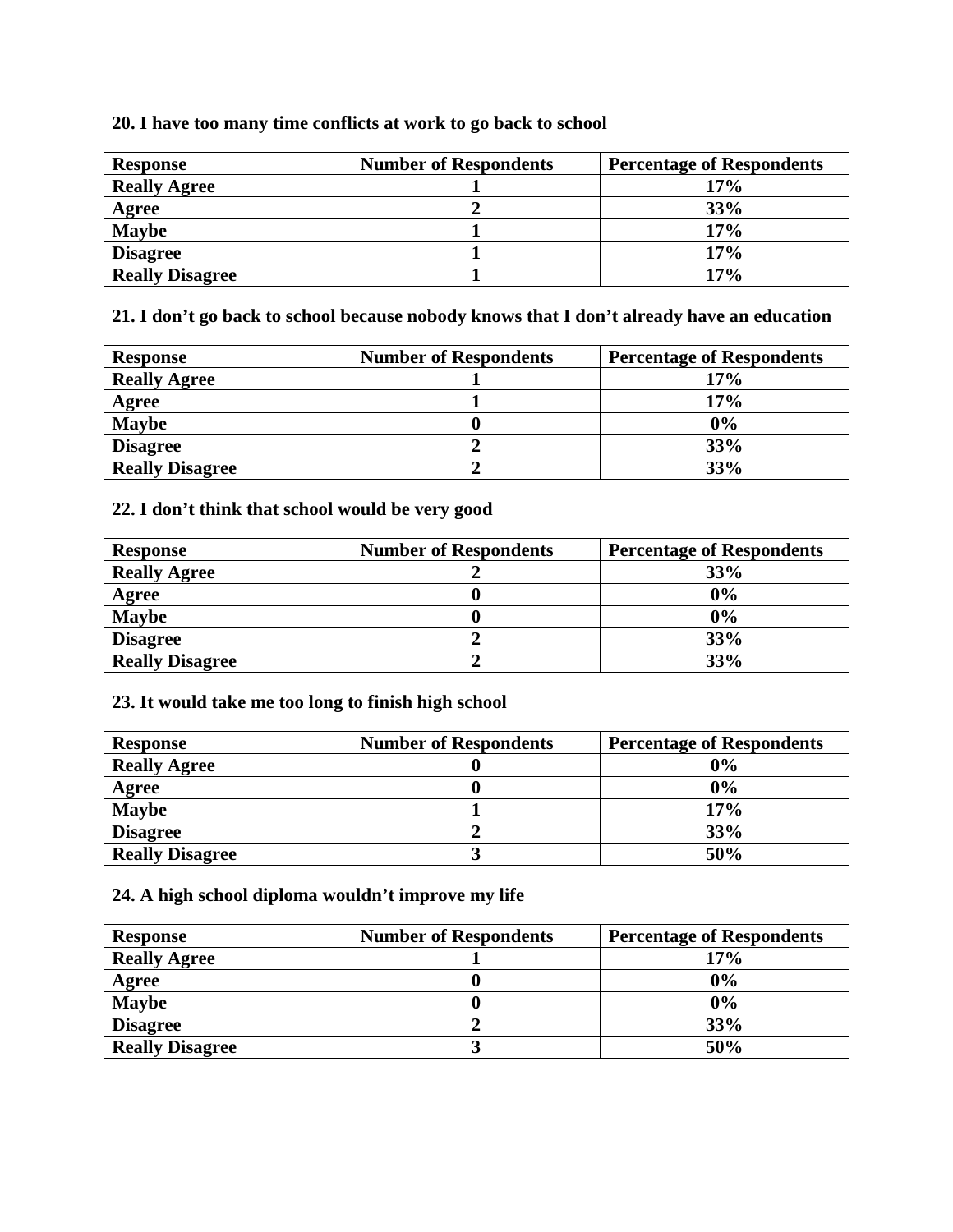### **25. I didn't like school so I don't want to go back**

| <b>Response</b>        | <b>Number of Respondents</b> | <b>Percentage of Respondents</b> |
|------------------------|------------------------------|----------------------------------|
| <b>Really Agree</b>    |                              | 33%                              |
| Agree                  |                              | 0%                               |
| <b>Maybe</b>           |                              | 17%                              |
| <b>Disagree</b>        |                              | 17%                              |
| <b>Really Disagree</b> |                              | 33%                              |

**26. There is too much on my mind to go back to school** 

| <b>Response</b>        | <b>Number of Respondents</b> | <b>Percentage of Respondents</b> |
|------------------------|------------------------------|----------------------------------|
| <b>Really Agree</b>    |                              | 17%                              |
| Agree                  |                              | 17%                              |
| <b>Maybe</b>           |                              | 17%                              |
| <b>Disagree</b>        |                              | 17%                              |
| <b>Really Disagree</b> |                              | 33%                              |

## **27. I don't know anything about adult classes**

| <b>Response</b>        | <b>Number of Respondents</b> | <b>Percentage of Respondents</b> |
|------------------------|------------------------------|----------------------------------|
| <b>Really Agree</b>    |                              | 0%                               |
| Agree                  |                              | 0%                               |
| <b>Maybe</b>           |                              | 17%                              |
| <b>Disagree</b>        |                              | 33%                              |
| <b>Really Disagree</b> |                              | 50%                              |

**28. Going back to school wouldn't make me any smarter** 

| <b>Response</b>        | <b>Number of Respondents</b> | <b>Percentage of Respondents</b> |
|------------------------|------------------------------|----------------------------------|
| <b>Really Agree</b>    |                              | 33%                              |
| Agree                  |                              | 0%                               |
| <b>Maybe</b>           |                              | 17%                              |
| <b>Disagree</b>        |                              | 33%                              |
| <b>Really Disagree</b> |                              | 17%                              |

## **29. I am too lazy to go back to school**

| <b>Response</b>        | <b>Number of Respondents</b> | <b>Percentage of Respondents</b> |
|------------------------|------------------------------|----------------------------------|
| <b>Really Agree</b>    |                              | 0%                               |
| Agree                  |                              | 0%                               |
| <b>Maybe</b>           |                              | 33%                              |
| <b>Disagree</b>        |                              | 17%                              |
| <b>Really Disagree</b> |                              | 50%                              |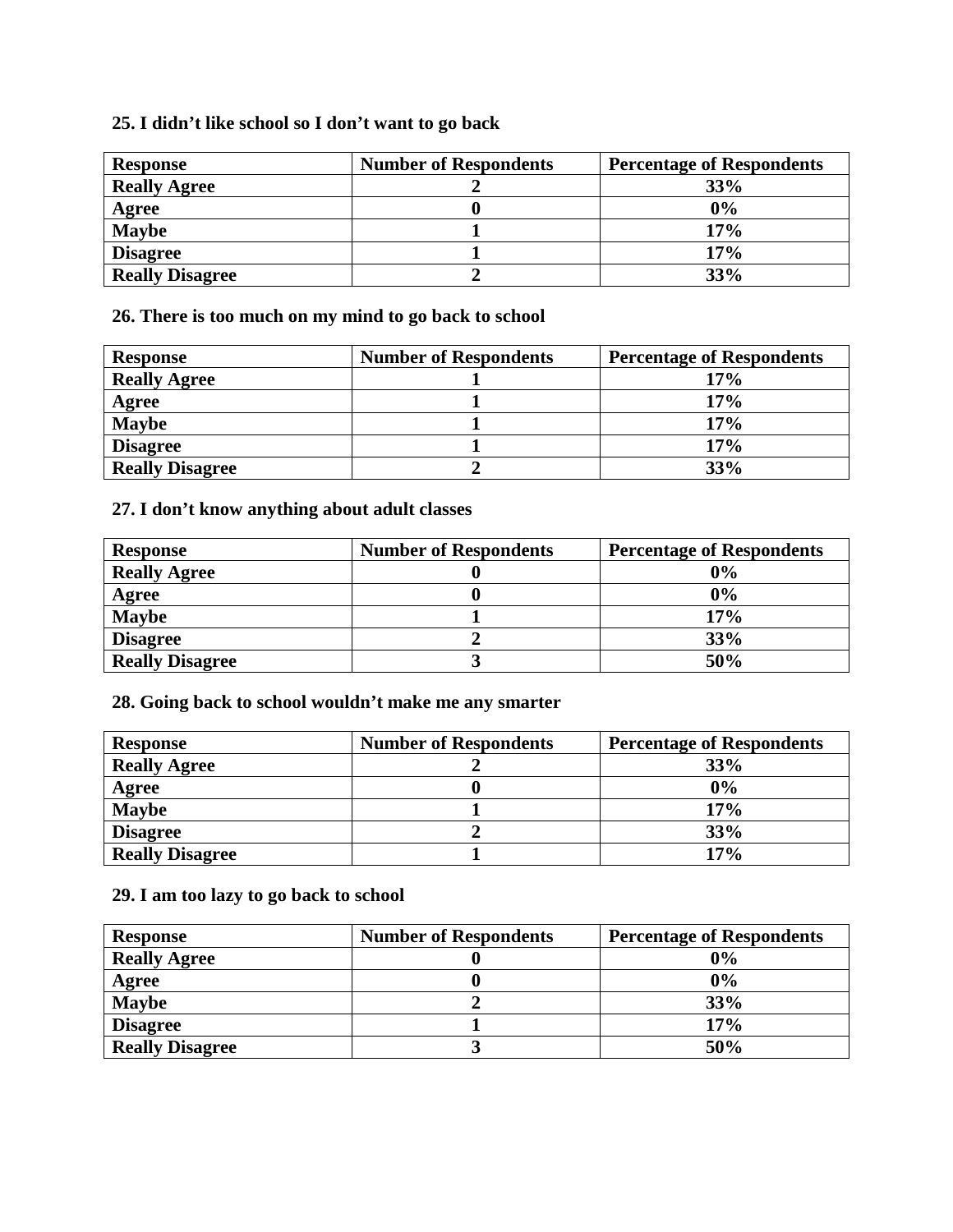# **30. I don't know where there are any classes**

| <b>Response</b>        | <b>Number of Respondents</b> | <b>Percentage of Respondents</b> |
|------------------------|------------------------------|----------------------------------|
| <b>Really Agree</b>    |                              | 0%                               |
| Agree                  |                              | 17%                              |
| <b>Maybe</b>           |                              | 17%                              |
| <b>Disagree</b>        |                              | 17%                              |
| <b>Really Disagree</b> |                              | 50%                              |

# **31. I have to take care of my family**

| <b>Response</b>        | <b>Number of Respondents</b> | <b>Percentage of Respondents</b> |
|------------------------|------------------------------|----------------------------------|
| <b>Really Agree</b>    |                              | 17%                              |
| Agree                  |                              | 17%                              |
| <b>Maybe</b>           |                              | 17%                              |
| <b>Disagree</b>        |                              | 33%                              |
| <b>Really Disagree</b> |                              | 17%                              |

# **32. I already know enough**

| <b>Response</b>        | <b>Number of Respondents</b> | <b>Percentage of Respondents</b> |
|------------------------|------------------------------|----------------------------------|
| <b>Really Agree</b>    |                              | $0\%$                            |
| Agree                  |                              | 0%                               |
| <b>Maybe</b>           |                              | 17%                              |
| <b>Disagree</b>        |                              | 17%                              |
| <b>Really Disagree</b> |                              | 67%                              |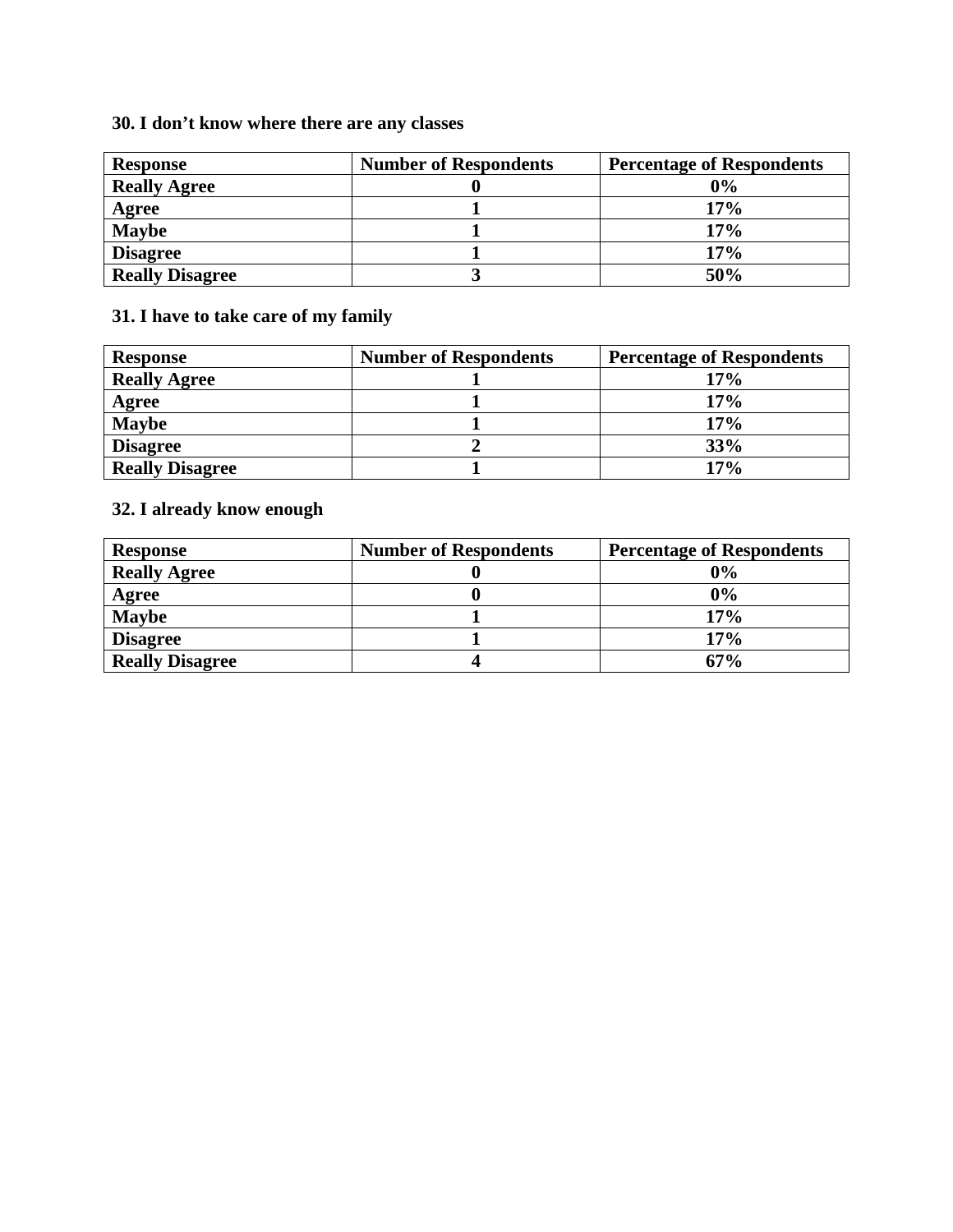# **Anecdotal Data**

#### **Total Number of Respondents – 6**

#### **What does the word "literacy" mean to you?**

Someone who can read, comprehend and use what you learn; not just reading, but anything you can learn

#### **What do you think is taught through programs like the "Adult Literacy Centre" and the "Alternative School"?**

- − Adult Literacy Centre assist with learning so that people can return to creditbased education; "helps students get back on their feet"
- − Alternative School-limited course choice (i.e English, Geography, Math, Business, History); need a broader choice (i.e. Law, Science, Drafting, Accounting)
- − Summer School- limited course selection

#### **What would best meet your needs in a learning environment?**

- − More challenging courses
- − Age-based learning
- − Credit courses
- − Courses provided locally/no commuting out of town to attend
- − More liberal and relaxed class environment
- − Better teacher/student ratio
- − More qualified teachers
- − Less authority
- − Ability to choose a field of study and educate oneself accordingly
- − No repetitive teaching
- − More variety of courses offered besides languages, math, science, etc.
- − Later class start (i.e. 10 am 5 pm)
- − Longer breaks between classes
- − Night classes offered as full-time study
- − Peer centred alternative learning programs (ages 16-24)
- − Flexibility in class (i.e. it is your responsibility to attend and/or catch up, ability to take breaks when you want)
- − Interactive and hands-on learning; more practical work and less theory taught
- − Smaller teacher -pupil ratio
- − Lockers close to classes so students can make it to class on time